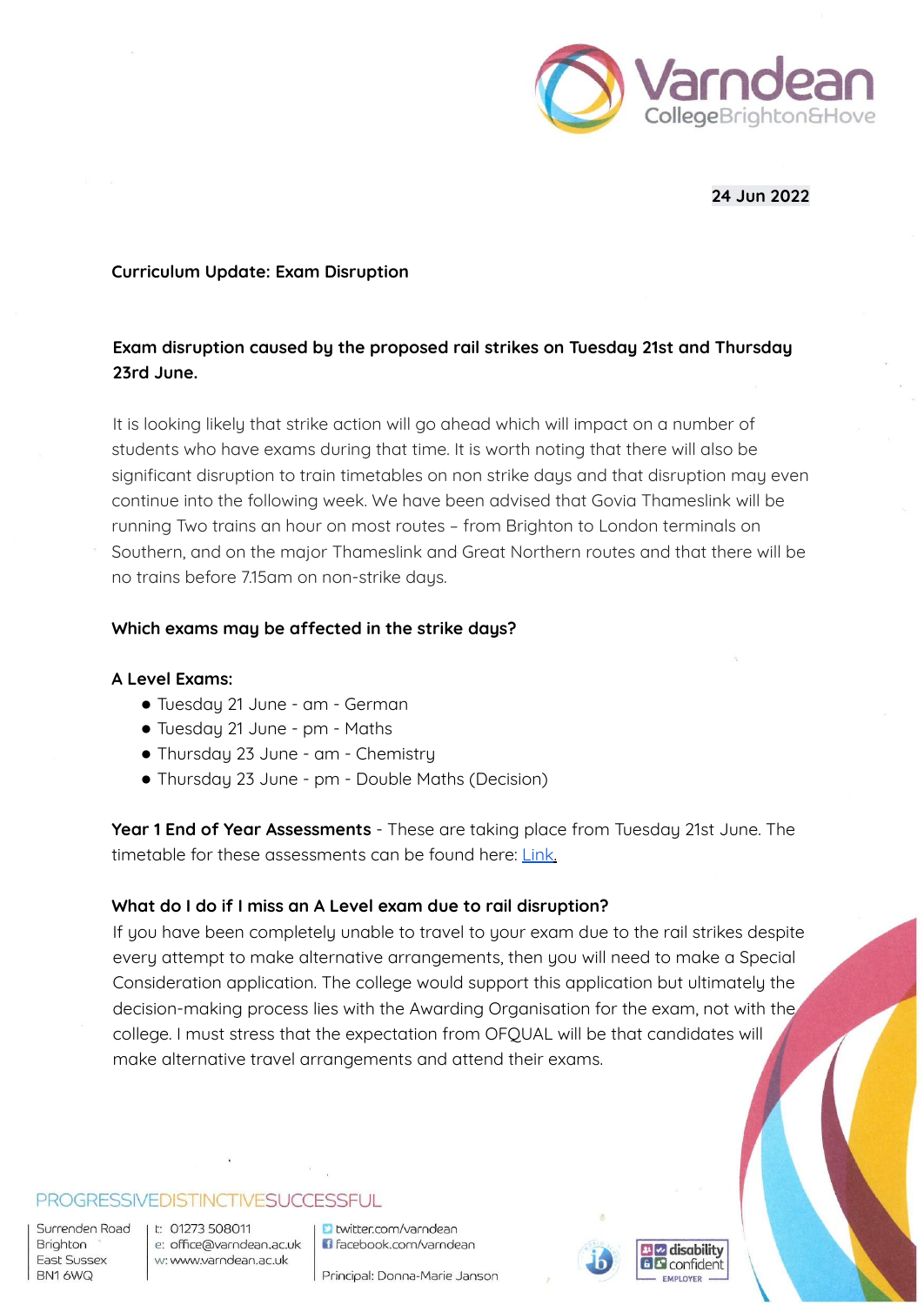

### **What do I do if I miss a year 1 end of year assessment due to the rail disruption?**

Please contact your teacher to let them know. We have identified Monday 4th July as a contingency day for students to sit a missed end of year assessment due to either ill health or unavoidable travel disruption. Again, it should be stressed that our expectation is that students will make alternative travel arrangements so they can attend their end of year assessment.

#### **Arriving late for an exam due to rail disruption and travel delays?**

If you miss the start of an exam but you arrive within 30 mins of the start then you can go straight to the exam room. If you are later than 30 minutes please contact or come to the Exams Office and they will tell you whether it is possible to take the exam. If the exam has finished before you arrive, it will not be possible to sit the exam.

#### **Options for making alternative travel arrangements**

#### **Plan in advance.**

Morning exams may be more challenging to get to than afternoon ones. Exams begin at 9am so please bear this in mind for your planning.

#### **Buses**

We have been in contact with the local bus services who have updated us that they will be running as normal during the strikes and will try to add ad hoc additional journeys if they get any overloading. Using the bus instead of the train may mean an early start but again our advice is to plan ahead.

#### **Drive or liftshare**

Although there is no parking onsite for students, there is plenty of parking in the surrounding streets. Bear in mind nearby parking restrictions and always park considerately.

#### **Cycling & Walking**

We have bike storage facilities on site.

### PROGRESSIVEDISTINCTIVESUCCESSFUL

Surrenden Road Brighton East Sussex BN16WQ

t: 01273 508011 e: office@varndean.ac.uk w: www.varndean.ac.uk

**D** twitter.com/varndean G facebook.com/varndean

Principal: Donna-Marie Janson